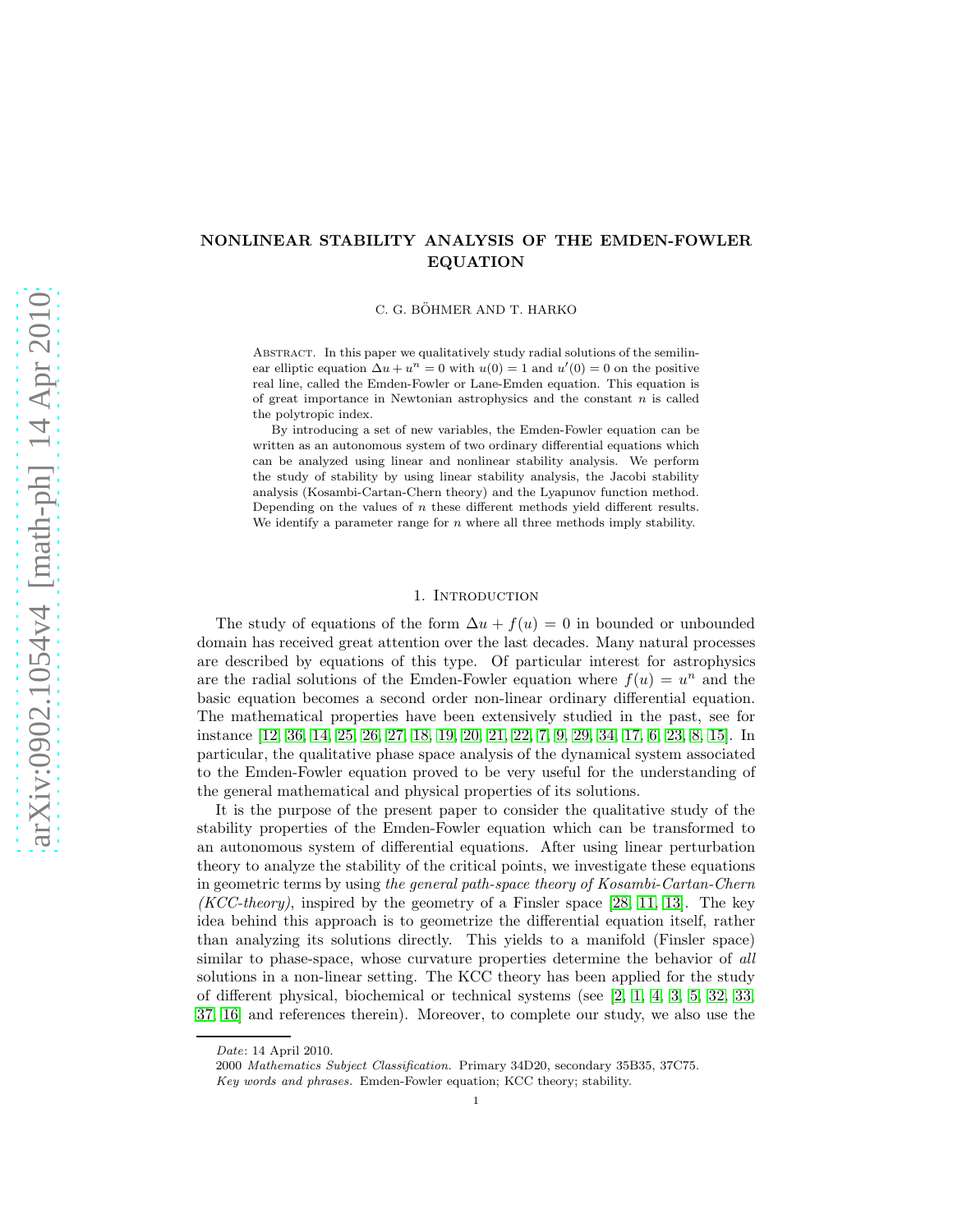Lyapunov function method to analyze the stability properties. By combining these three methods, we identify a previously unrecognized parameter range for  $n$  where stability is implied by all methods.

The paper is organized as follows. The basic equations and the linear perturbation theory are presented in Section [2.](#page-1-0) We review the mathematical formalism of the KCC theory and apply it in Section [3.](#page-4-0) The Lyapunov function method is used in Section [4.](#page-8-0) We discuss and conclude our results in Section [5.](#page-9-0)

### 2. Basic equations

<span id="page-1-0"></span>2.1. Emden-Fowler equation. The properties of the static Newtonian astrophysical objects can be completely described by the gravitational structure equations, which are the mass continuity equation and the equation of the hydrostatic equilibrium.

Definition (Gravitational structure equations of Newtonian stars). The basic equations describing the equilibrium properties of Newtonian stars are given by

<span id="page-1-1"></span>(2.1) 
$$
\frac{dm(r)}{dr} = 4\pi\rho(r)r^2,
$$

<span id="page-1-2"></span>(2.2) 
$$
\frac{dp(r)}{dr} = -\frac{Gm(r)}{r^2}\rho(r),
$$

where  $\rho(r) \geq 0$  is the density,  $p(r) \geq 0$  is the thermodynamical pressure and  $m(r)$ is the mass inside radius r, respectively, satisfying the condition  $m(r) \geq 0, \forall r \geq 0$ .

The system of differential equations, given by Eqs.  $(2.1)$  and  $(2.2)$ , contains three unknown functions, but it consists of only two equations. To close it one must prescribe an equation of state,  $p = p(\rho)$ , which relates the thermodynamical pressure to the density of the fluid. We assume that the equation of state is sufficiently smooth for all  $p > 0$ .

Remark 1. From an astrophysical point of view it seems also well motivated to prescribe in some situations the density distribution of matter  $\rho(r)$ , rather than the equation of state. However, the general treatment of the problem shows that this approach may yield solutions with a non-regular center, which are therefore un-physical.

Definition (Polytropic perfect fluid). An isotropic fluid distribution for which the pressure and the density are related by a power law of the form

$$
(2.3) \t\t\t p = K\rho^{1+1/n},
$$

is called a polytropic perfect fluid. K and n are constants, and  $n \neq 0$  is called the polytropic index.

Theorem 2.1 (Emden-Fowler equation). For a polytropic perfect fluid sphere the gravitational structure equations  $(2.1)$  and  $(2.2)$  are equivalent to the following single second order non-linear differential equation in  $\theta(\xi)$ , called the Emden-Fowler equation

<span id="page-1-3"></span>(2.4) 
$$
\theta'' + \frac{2}{\xi}\theta' + \theta^n = 0,
$$

where the variable  $\theta$  is related to the density by means of the definition  $\rho = \rho_c \theta^n$ , and n is called the polytropic index. The initial conditions for the Emden-Fowler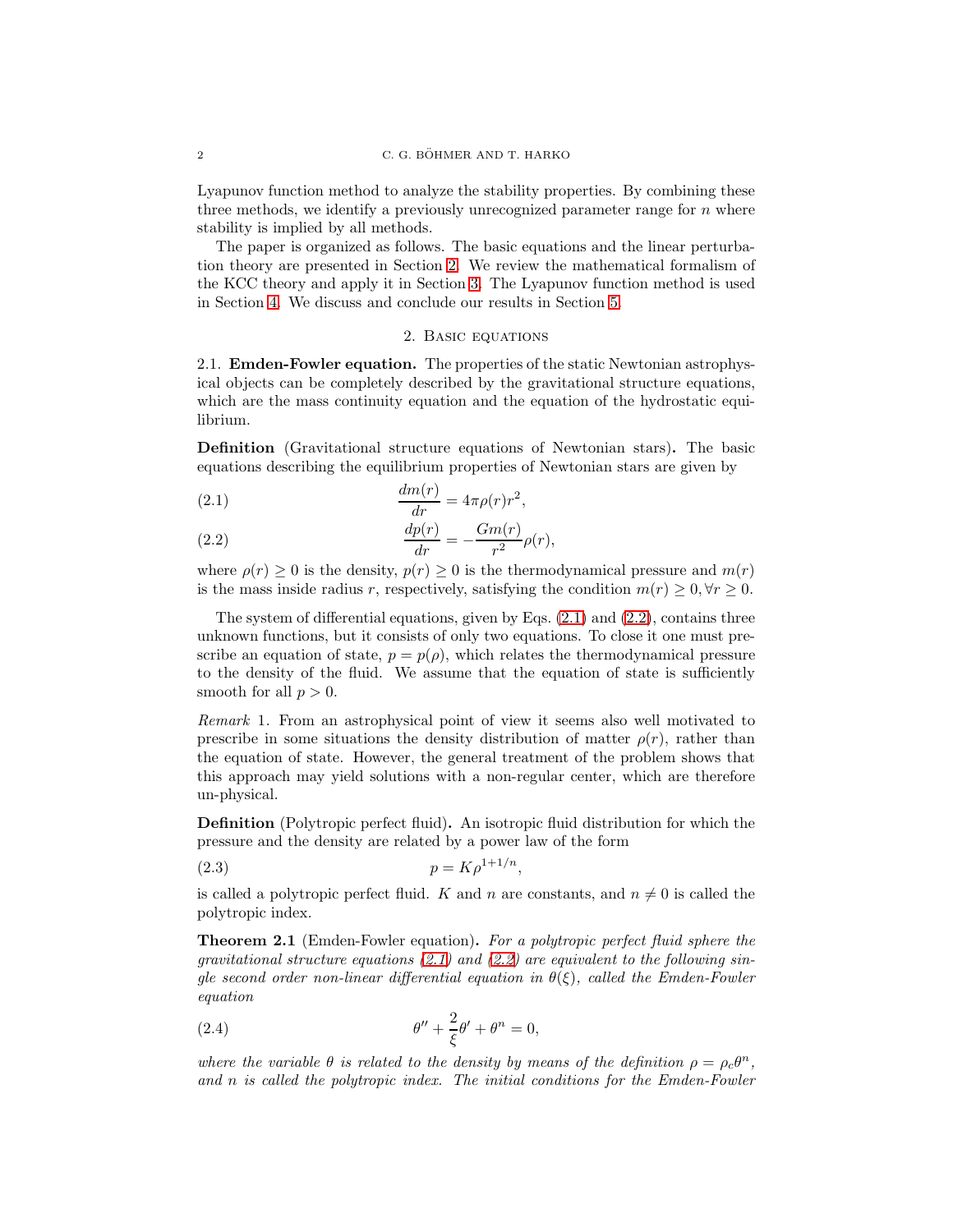equation are  $\theta(0) = 1$  and  $\theta'(0) = 0$ , respectively, where the prime denotes the derivative with respect to the dimensionless radial coordinate  $\xi$ .

*Proof.* By eliminating the mass between the structure equations  $(2.1)$  and  $(2.2)$  we obtain a single second order non-linear differential equation

<span id="page-2-0"></span>(2.5) 
$$
\frac{1}{r^2}\frac{d}{dr}\left(\frac{r^2}{\rho}\frac{dp}{dr}\right) = -4\pi G\rho.
$$

It is convenient to represent the density in terms of a new dimensionless variable  $\theta$  by

$$
(2.6) \qquad \rho = \rho_c \theta^n,
$$

giving for the pressure  $p = K \rho_c^{1+1/n} \theta^{n+1}$ . Let us furthermore introduce a new dimensionless radial coordinate  $\xi$  such that

(2.7) 
$$
r = \alpha \xi, \qquad \alpha = \sqrt{\frac{(n+1)K \rho_c^{1/n-1}}{4\pi G}}, \qquad n \neq -1.
$$

In these new variables Eq. [\(2.5\)](#page-2-0) takes the form of the Emden-Fowler equation of index  $n$ .

Remark 2. In the limiting case  $n \to 0$ , the Emden-Fowler equation is solved by  $\theta(\xi)|_{n=0} = 1 - \xi^2/6$ . For  $n = 1$ , the Emden-Fowler equation [\(2.4\)](#page-1-3) becomes linear and is solved by  $\theta(\xi)|_{n=1} = \sin(\xi)/\xi$ . The only known solution to the non-linear equation is when  $n = 5$ , and it is given by  $\theta(\xi)|_{n=5} = 1/\sqrt{1 + \xi^2/3}$ .

2.2. The Emden-Fowler equation as an autonomous system. In order to study the stability of the equilibrium points of the Emden-Fowler, we rewrite it in the form of an autonomous system of differential equations.

**Theorem 2.2.** The Emden-Fowler equation  $(2.4)$  is equivalent to the following autonomous system of differential equations

<span id="page-2-3"></span>
$$
\frac{dw}{dt} = q,
$$

<span id="page-2-4"></span>
$$
\frac{dq}{dt} = -2G^1(w, q),
$$

with the function  $G^1(w, g)$  given by

<span id="page-2-2"></span>(2.10) 
$$
G^{1}(w,q) = \frac{1}{2} \left[ -\frac{n-5}{n-1}q + \frac{2(3-n)}{(n-1)^{2}}w + B^{n-1}w^{n} \right].
$$

*Proof.* Let us start by introducing a set of new variables  $(w, t)$  defined as

(2.11) 
$$
\theta(\xi) = B\xi^{2/(1-n)}w(\xi), \qquad \xi = \xi_s e^{-t},
$$

where  $\xi_S$  is the value of  $\xi$  at the star's surface, and  $B > 0$  is a constant (which generally can be set to one without any loss of generality), the Emden-Fowler equation is equivalent with the following second order differential equation,

<span id="page-2-1"></span>(2.12) 
$$
\frac{d^2w}{dt^2} - \frac{n-5}{n-1}\frac{dw}{dt} - \frac{2(n-3)}{(n-1)^2}w + B^{n-1}w^n = 0, \qquad n \neq 1.
$$

In the following we will restrict the range of the polytropic index  $n$  to the range  $n > 1$ . From a mathematical point of view, Eq.  $(2.12)$  is a second order non-linear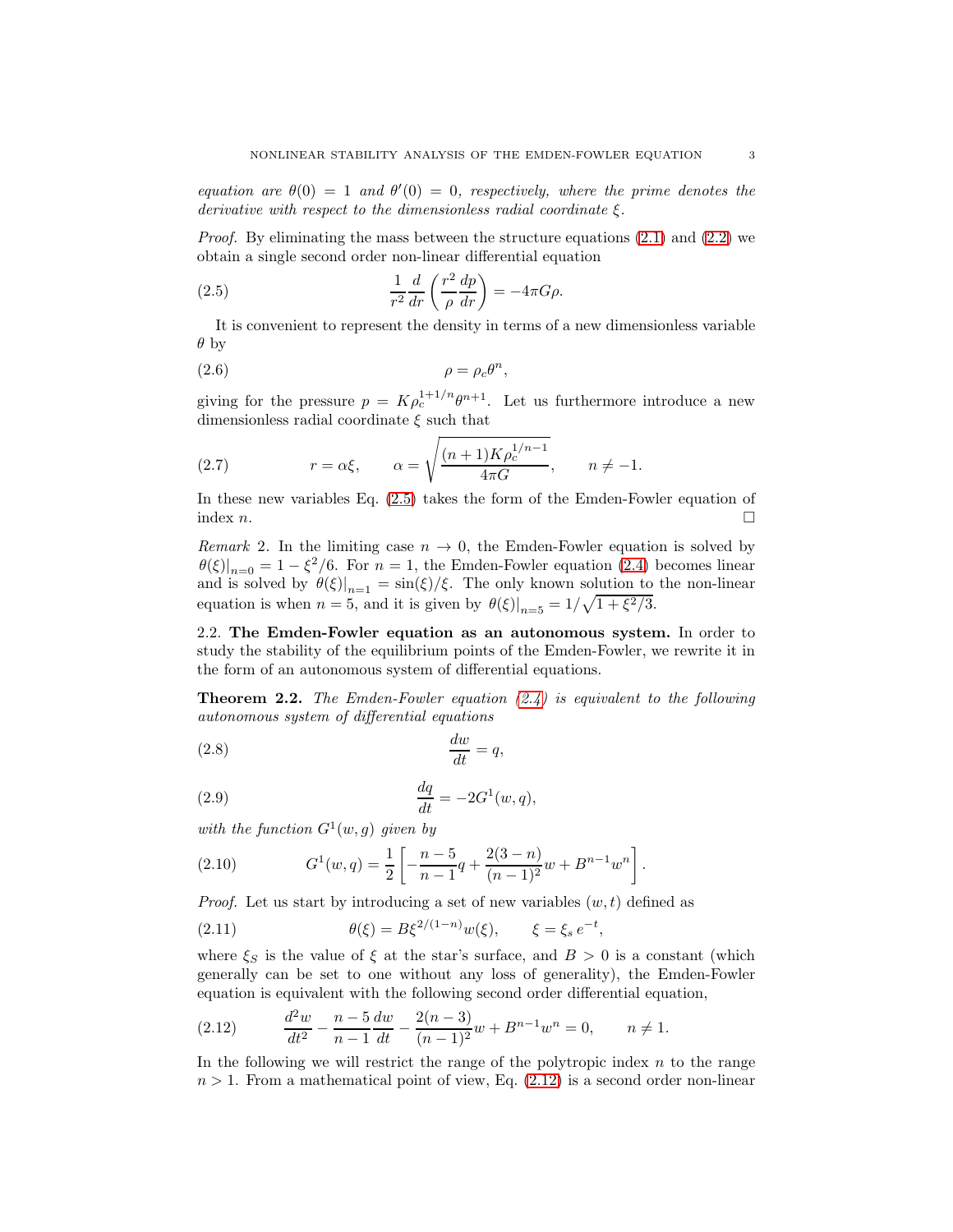differential equation of the form  $d^2w/dt^2 + 2G^1(w, dw/dt) = 0$ , with  $G^1$  given by [\(2.10\)](#page-2-2). Note that  $G^1(0,0) = 0$ . By introducing a new variable  $q = dw/dt$ , this second order differential equation is equivalent to the first order autonomous system of equations given by Eqs.  $(2.8)$  and  $(2.9)$ .

Remark 3. For the initial Emden-Fowler equation the range of the radial dimensionless variable  $\xi$  is  $\xi \in [0, \xi_s]$ . The range of the new variable  $t = \ln(\xi_s/\xi)$  is  $t \in (\infty, 0]$ , so that  $t = 0$  at the surface of the star, where  $\xi = \xi_s$ , and  $t \to \infty$  at the center of the star  $(\xi = 0)$ . Note that if the solution describes an object of infinite extend  $(n \geq 5)$ , then  $\xi \in [0, \infty)$  and  $t \in (\infty, -\infty)$ .

At the surface of the star (the vanishing pressure surface) the function  $w(t)$ takes the value  $w(t = 0) = 0$  since  $\theta(\xi_s) = 0$ , while  $w'(t = 0)$  is given by  $w'(t = 0)$  $(0) = \theta'(\xi_s) \xi_s^{2/(n-1)}/B$ . At the center of the star we have  $\lim_{t\to\infty} w(t) = 0$  and  $\lim_{t\to\infty} w'(t) = 0$ , respectively.

The critical points of this dynamical system all reside on the  $q = 0$  line. They are given by the solutions of the equation

<span id="page-3-0"></span>(2.13) 
$$
G^{1}(w, 0) = \frac{1}{2} \left[ -\frac{2(n-3)}{(n-1)^{2}} w + B^{n-1} w^{n} \right] = 0.
$$

Therefore for the critical points  $X_i = (w_0, q_0)$  of the system [\(2.8\)](#page-2-3) and [\(2.9\)](#page-2-4) we firstly find the point

<span id="page-3-1"></span>
$$
(2.14) \t\t X_0 = (0,0),
$$

whose value is  $n$  independent.

For  $w \neq 0$  Eq. [\(2.13\)](#page-3-0) is equivalent to

(2.15) 
$$
\frac{2(n-3)}{(n-1)^2} = B^{n-1}w^{n-1}.
$$

Hence, for  $1 < n < 3$  we find

(2.16) 
$$
X_n = \left( \sqrt[n-1]{-1} \frac{1}{B} \sqrt[n-1]{\frac{2(3-n)}{(n-1)^2}}, 0 \right).
$$

while for  $n > 3$  we have

<span id="page-3-2"></span>(2.17) 
$$
X_n = \left(\frac{1}{B} \left[ \frac{2(n-3)}{(n-1)^2} \right]^{1/(n-1)}, 0\right).
$$

2.3. Linear stability analysis of the equilibrium points. To characterize the nature of the critical points  $(2.14)$ – $(2.17)$  we use, as a first method, the linear stability analysis [\[10\]](#page-10-10). The results of this analysis can be summarized in the following theorem.

**Theorem 2.3.** Let the dynamical system  $(2.8)$  and  $(2.9)$ , with critical points  $(2.14)$ and [\(2.17\)](#page-3-2), be given. Then the point  $X_0$  is stable if  $1 < n < 3$  and unstable otherwise. The point  $X_n$  is stable for  $3 < n < 5$  and unstable otherwise.

Proof. The eigenvalues of the Jacobian matrix of the first derivatives of the dynamical system,

(2.18) 
$$
\begin{pmatrix} 0 & 1 \ 2(n-3)/(n-1)^2 - nB^{n-1}w^{n-1} & (n-5)/(n-1) \end{pmatrix},
$$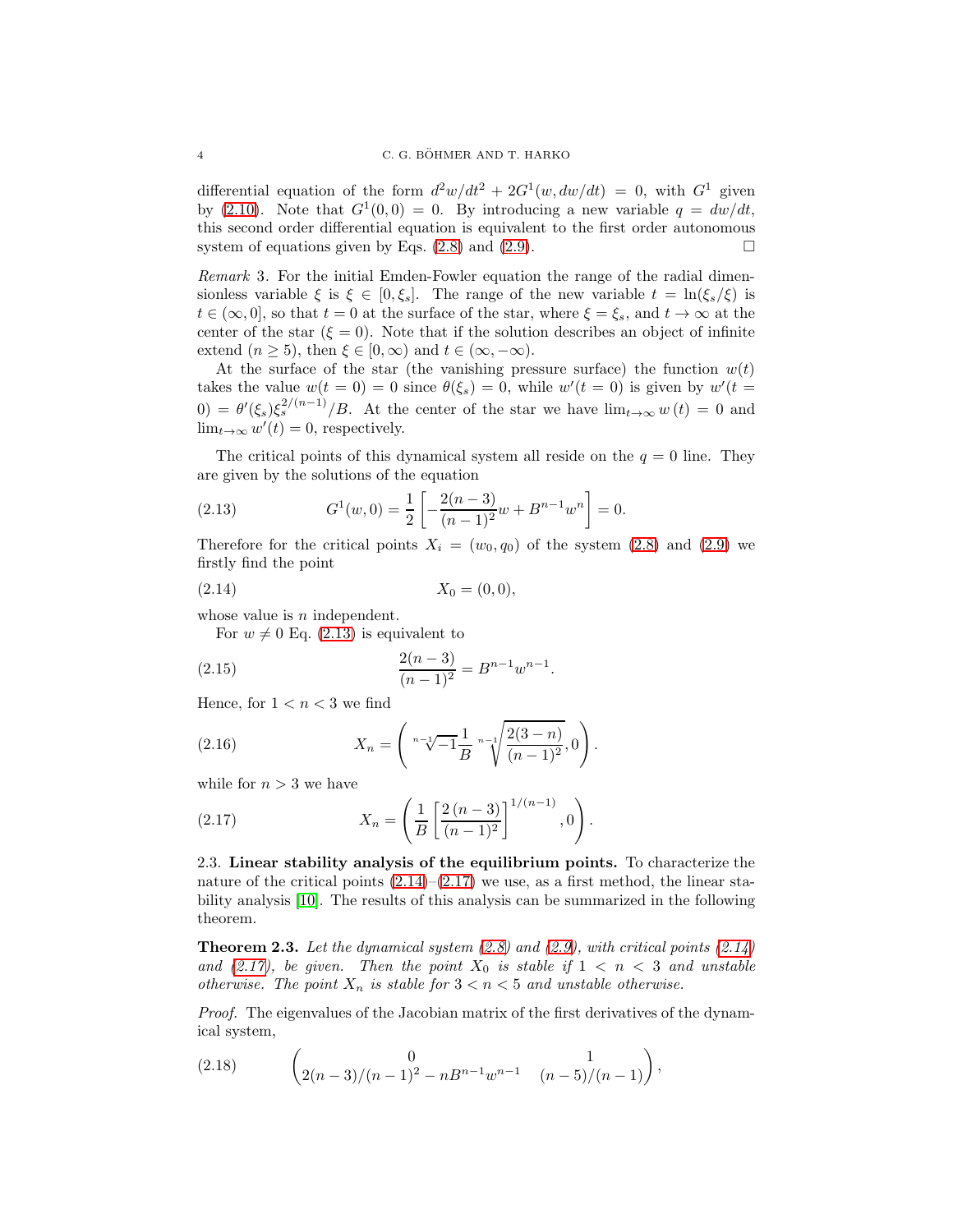are given by

(2.19) 
$$
\lambda_{\pm} = \frac{n-5}{2(n-1)} \pm \frac{1}{2} \sqrt{1 - 4nB^{n-1}w^{n-1}}.
$$

At the point  $X_0$  we therefore find

(2.20) 
$$
\lambda_{\pm} = \frac{1}{2} \left( \frac{n-5}{n-1} \pm 1 \right),
$$

which gives the following for the eigenvalues

(2.21) 
$$
\lambda_+ < 0, \quad \lambda_- < 0, \quad 1 < n < 3,
$$
  
(2.22) 
$$
\lambda_+ > 0, \quad \lambda_- < 0, \quad 3 < n.
$$

These eigenvalues characterize the critical point  $X_0$ , and we have

$$
\begin{aligned} 1 &< n < 3 &\qquad \text{nodal sink (stable)}\\ 3 &< n &\qquad \text{saddle point (unstable)}. \end{aligned}
$$

At  $X_n$  (here we refer to all  $n > 1$ ) one finds

(2.23) 
$$
\lambda_{\pm} = \frac{1}{2(n-1)} (n-5 \pm \sqrt{1+22n-7n^2}).
$$

We obtain the following for the eigenvalues

(2.24)  $\lambda_+ > 0, \qquad \lambda_- < 0, \qquad 1 < n < 3,$ (2.25)  $\lambda_+ < 0, \qquad \lambda_- < 0, \qquad 3 < n < (11 + 8\sqrt{2})/7,$ (2.26) Re  $\lambda_+ < 0$ , Re  $\lambda_- < 0$ ,  $(11 + 8\sqrt{2})/7 < n < 5$ , (2.27) Re  $\lambda_+ > 0$ , Re  $\lambda_- > 0$ , 5 < n.

These eigenvalues characterize the critical point  $X_n$ , and we find

| 1 < n < 3                    | saddle point (unstable)   |
|------------------------------|---------------------------|
| $3 < n < (11 + 8\sqrt{2})/7$ | nodal sink (stable)       |
| $(11+8\sqrt{2})/7 < n < 5$   | spiral sink (stable)      |
| 5 < n                        | spiral source (unstable). |

<span id="page-4-0"></span>This completes the linear stability analysis.

## 3. Kosambi-Cartan-Chern theory and the Jacobi stability

3.1. Theory. We recall the basics of Kosambi-Cartan-Chern (KCC) theory to be used in the sequel  $[2, 1, 31, 4, 3, 5, 30, 32, 33]$  $[2, 1, 31, 4, 3, 5, 30, 32, 33]$  $[2, 1, 31, 4, 3, 5, 30, 32, 33]$  $[2, 1, 31, 4, 3, 5, 30, 32, 33]$  $[2, 1, 31, 4, 3, 5, 30, 32, 33]$  $[2, 1, 31, 4, 3, 5, 30, 32, 33]$  $[2, 1, 31, 4, 3, 5, 30, 32, 33]$  $[2, 1, 31, 4, 3, 5, 30, 32, 33]$  $[2, 1, 31, 4, 3, 5, 30, 32, 33]$ . Let  $M$  be a real, smooth ndimensional manifold and let TM be its tangent bundle. Let us choose  $(x^i)$  =  $(x^1, x^2, \ldots, x^n), (y^i) = (y^1, y^2, \ldots, y^n)$  and the time t be a  $2n + 1$  coordinates system of an open connected subset  $\Omega$  of the Euclidian  $(2n + 1)$  dimensional space  $\mathbb{R}^n \times \mathbb{R}^n \times \mathbb{R}^1$ , where

(3.1) 
$$
y^{i} = \left(\frac{dx^{1}}{dt}, \frac{dx^{2}}{dt}, \dots, \frac{dx^{n}}{dt}\right).
$$

We assume that  $t_i$  is an absolute invariant, and therefore the only admissible change of coordinates will be

<span id="page-4-1"></span>(3.2)  $\tilde{t} = t, \quad \tilde{x}^i = \tilde{x}^i(x^1, x^2, \dots, x^n), \quad i \in \{1, 2, \dots, n\}.$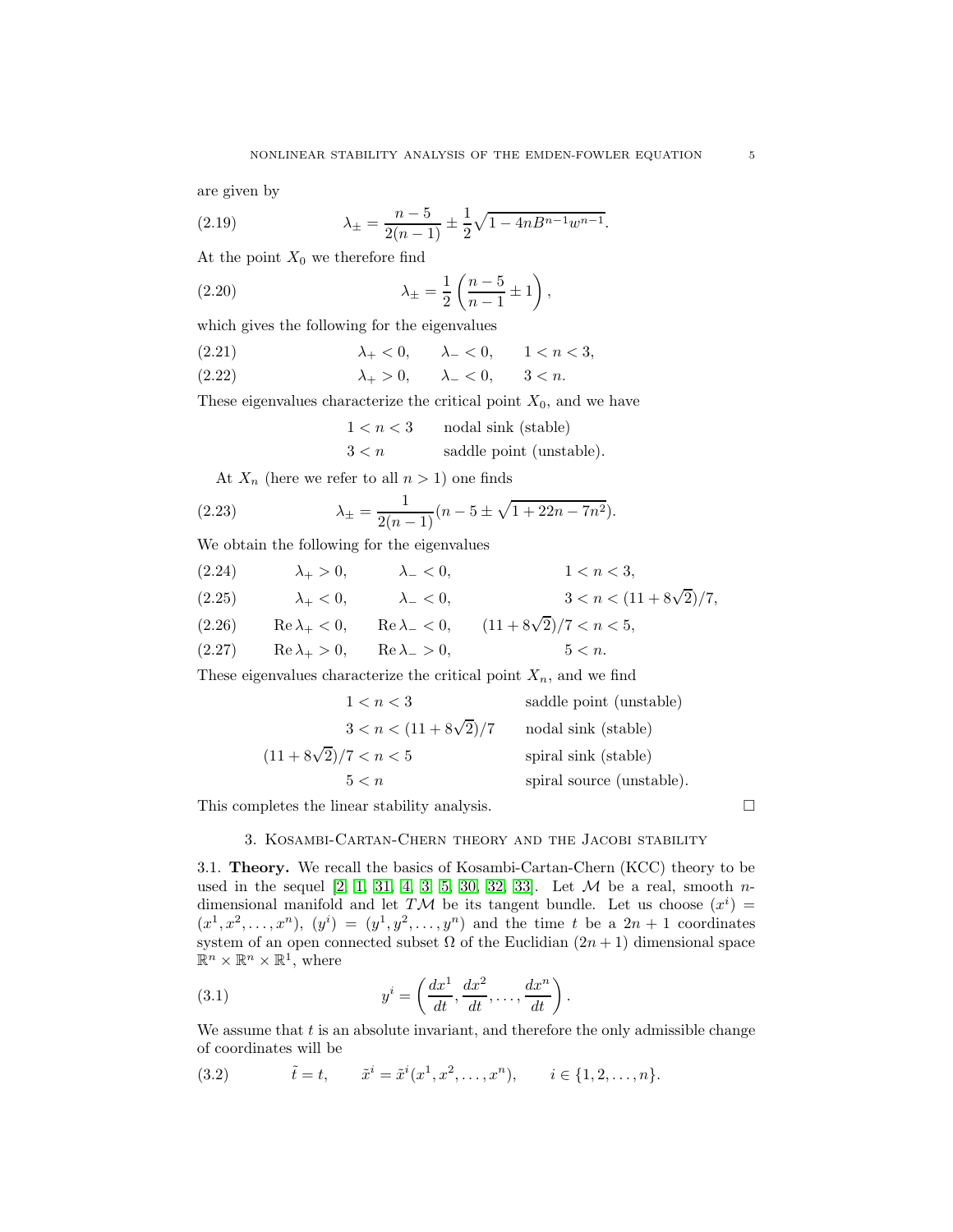The equations of motion of a dynamical system can be derived from a Lagrangian L via the Euler-Lagrange equations. For a regular Lagrangian the Euler-Lagrange equations are equivalent to a system of second-order differential equations

<span id="page-5-0"></span>(3.3) 
$$
\frac{d^2x^i}{dt^2} + 2G^i(x^j, y^j, t) = 0, \qquad i \in \{1, 2, ..., n\},
$$

where each function  $G^{i}(x^{j}, y^{j}, t)$  is  $C^{\infty}$  in a neighborhood of some initial conditions  $(x_0, y_0, t_0)$  in  $\Omega$ . The system of Eqs. [\(3.3\)](#page-5-0) is equivalent to a vector field (semi-spray) S, where

(3.4) 
$$
S = y^{i} \frac{\partial}{\partial x^{i}} - 2G^{i}(x^{j}, y^{j}, t) \frac{\partial}{\partial y^{i}},
$$

which determines a non-linear connection  $N_j^i$ , defined as

(3.5) 
$$
N_j^i = \frac{\partial G^i}{\partial y^j}.
$$

More generally, one can start from an arbitrary system of second-order differential equations of the form  $(3.3)$ , with no a priori given Lagrangian, and study the behavior of its trajectories, by analogy with the trajectories of the Euler-Lagrange equations.

If the coordinate transformations given by Eq.  $(3.2)$  is nonsingular, then the KCC-covariant differential of a vector field  $\xi^i(x)$  on the open subset  $\Omega \subseteq \mathbb{R}^n \times \mathbb{R}^n \times$  $\mathbb{R}^1$  is defined as

(3.6) 
$$
\frac{D\xi^i}{dt} = \frac{d\xi^i}{dt} + N^i_j \xi^j.
$$

For  $\xi^i = y^i$  we obtain

(3.7) 
$$
\frac{Dy^{i}}{dt} = N_{j}^{j}y^{j} - 2G^{i} = -\epsilon^{i}. \qquad i \in \{1, 2, ..., n\}
$$

The contravariant vector field  $\epsilon^i$  on  $\Omega$  is called the first KCC invariant.

Let us now vary the trajectories  $x^{i}(t)$  of the system [\(3.3\)](#page-5-0) into nearby ones, according to

<span id="page-5-1"></span>(3.8) 
$$
\tilde{x}^{i}(t) = x^{i}(t) + \eta \xi^{i}(t),
$$

where  $|\eta|$  is a small parameter, and  $\xi^i(t)$  are the components of some contravariant vector fields, defined along the path  $x^{i}(t)$ . Substituting Eqs. [\(3.8\)](#page-5-1) into Eqs. [\(3.3\)](#page-5-0), and taking the limit  $\eta \to 0$ , we obtain the variational equations

<span id="page-5-2"></span>(3.9) 
$$
\frac{d^2\xi^i}{dt^2} + 2N_j^i \frac{d\xi^j}{dt} + 2\frac{\partial G^i}{\partial x^j}\xi^j = 0.
$$

The covariant form of Eq. [\(3.9\)](#page-5-2) is

<span id="page-5-3"></span>
$$
\frac{D^2\xi^i}{dt^2} = P^i_j\xi^j,
$$

where

(3.11) 
$$
P_j^i = -2\frac{\partial G^i}{\partial x^j} - 2G^l G^i_{jl} + y^l \frac{\partial N_j^i}{\partial x^l} + N_l^i N_j^l + \frac{\partial N_j^i}{\partial t},
$$

and

(3.12) 
$$
G_{jl}^{i} = \frac{\partial N_{j}^{i}}{\partial y^{l}}.
$$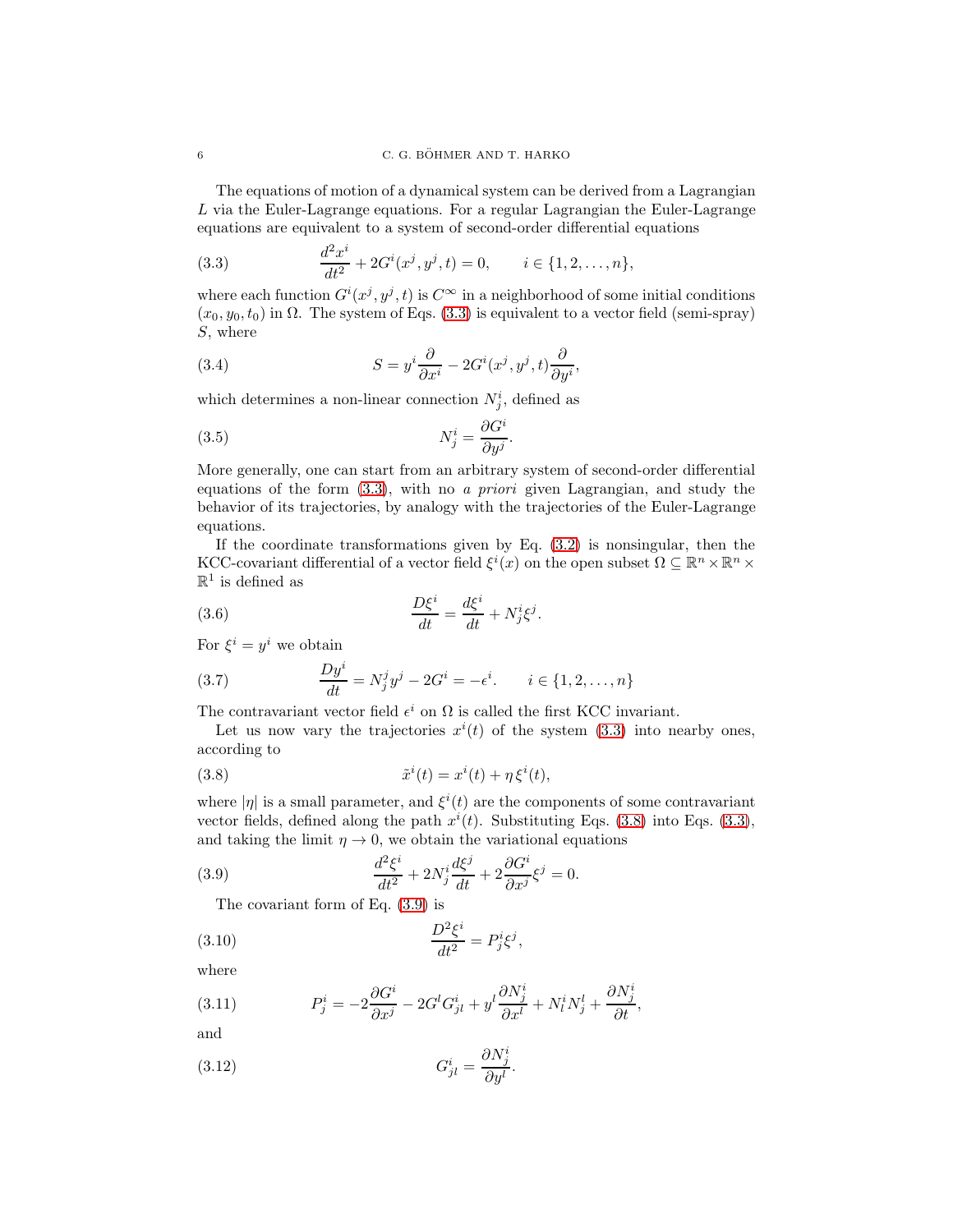Eq. [\(3.10\)](#page-5-3) is the Jacobi equation,  $G_{jl}^i$  is called the Berwald connection, and  $P_j^i$  is the second KCC-invariant, or the deviation curvature tensor [\[2,](#page-10-5) [31,](#page-11-22) [32,](#page-11-18) [33\]](#page-11-19). When the system [\(3.3\)](#page-5-0) describes the geodesic equations in either Riemann or Finsler geometry, Eq. [\(3.10\)](#page-5-3) is the Jacobi field equation.

Remark 4. One can also define higher order invariants of the system [\(3.3\)](#page-5-0). The third, fourth and fifth invariants are given by

(3.13) 
$$
P_{jk}^{i} = \frac{1}{3} \left( \frac{\partial P_{j}^{i}}{\partial y^{k}} - \frac{\partial P_{k}^{i}}{\partial y^{j}} \right), \qquad P_{jkl}^{i} = \frac{\partial P_{jk}^{i}}{\partial y^{l}}, \qquad D_{jkl}^{i} = \frac{\partial G_{jk}^{i}}{\partial y^{l}}.
$$

The third invariant is interpreted as a torsion tensor, while the fourth and fifth invariants are the Riemann-Christoffel curvature tensor, and the Douglas tensor, respectively [\[1\]](#page-10-6). In a Berwald space these tensors always exist, and they describe the geometrical properties of a system of second-order differential equations.

The Jacobi stability for a dynamical system is defined as follows [\[1,](#page-10-6) [32,](#page-11-18) [33\]](#page-11-19):

Definition (Jacobi stability). If the system of differential equations [\(3.3\)](#page-5-0) satisfies the initial conditions  $||x^{i}(t_0) - \tilde{x}^{i}(t_0)|| = 0$ ,  $||\dot{x}^{i}(t_0) - \tilde{x}^{i}(t_0)|| \neq 0$ , with respect to the norm  $\|\cdot\|$  induced by a positive definite inner product, then the trajectories of [\(3.3\)](#page-5-0) are Jacobi stable if and only if the real parts of the eigenvalues of the deviation tensor  $P_j^i$  are strictly negative everywhere, and Jacobi unstable, otherwise.

## 3.2. Application to the Emden-Fowler equation.

**Theorem 3.1.** Let the dynamical system  $(2.8)$  and  $(2.9)$ , with critical points  $(2.14)$ and [\(2.17\)](#page-3-2), be given. Then the point  $X_0$  is Jacobi unstable. However, if  $n >$  $(11+8\sqrt{2})/7$ , the point  $X_n$  is Jacobi stable, and unstable otherwise.

*Proof.* By denoting  $x^1 := w$  and  $y^1 := dx^1/dt = dw/dt$ , Eq. [\(2.12\)](#page-2-1) can be written as

<span id="page-6-0"></span>(3.14) 
$$
\frac{d^2x^1}{dt^2} + 2G^1(x^1, y^1) = 0,
$$

where

(3.15) 
$$
G^{1}(x^{1}, y^{1}) = \frac{1}{2} \left[ -\frac{n-5}{n-1}y^{1} - \frac{2(n-3)}{(n-1)^{2}}x^{1} + B^{n-1}(x^{1})^{n} \right],
$$

respectively, which can now be studied by means of the KCC theory. As a first step in the KCC stability analysis of the Newtonian polytropes we obtain the nonlinear connections  $N_1^1 = \partial G^1/\partial y^1$ , associated to Eqs. [\(3.14\)](#page-6-0), and which is given by

(3.16) 
$$
N_1^1(x^1, y^1) = -\frac{1}{2} \frac{n-5}{n-1}.
$$

For the Emden-Fowler equation the associated Berwald connection identically vanishes

(3.17) 
$$
G_{11}^1 = \frac{\partial N_1^1}{\partial y^1} = 0.
$$

Finally, the second KCC invariant, or the deviation curvature tensor  $P_1^1$ , defined as

(3.18) 
$$
P_1^1 = -2\frac{\partial G^1}{\partial x^1} - 2G^1G_{11}^1 + y^1\frac{\partial N_1^1}{\partial x^1} + N_1^1N_1^1 + \frac{\partial N_1^1}{\partial t},
$$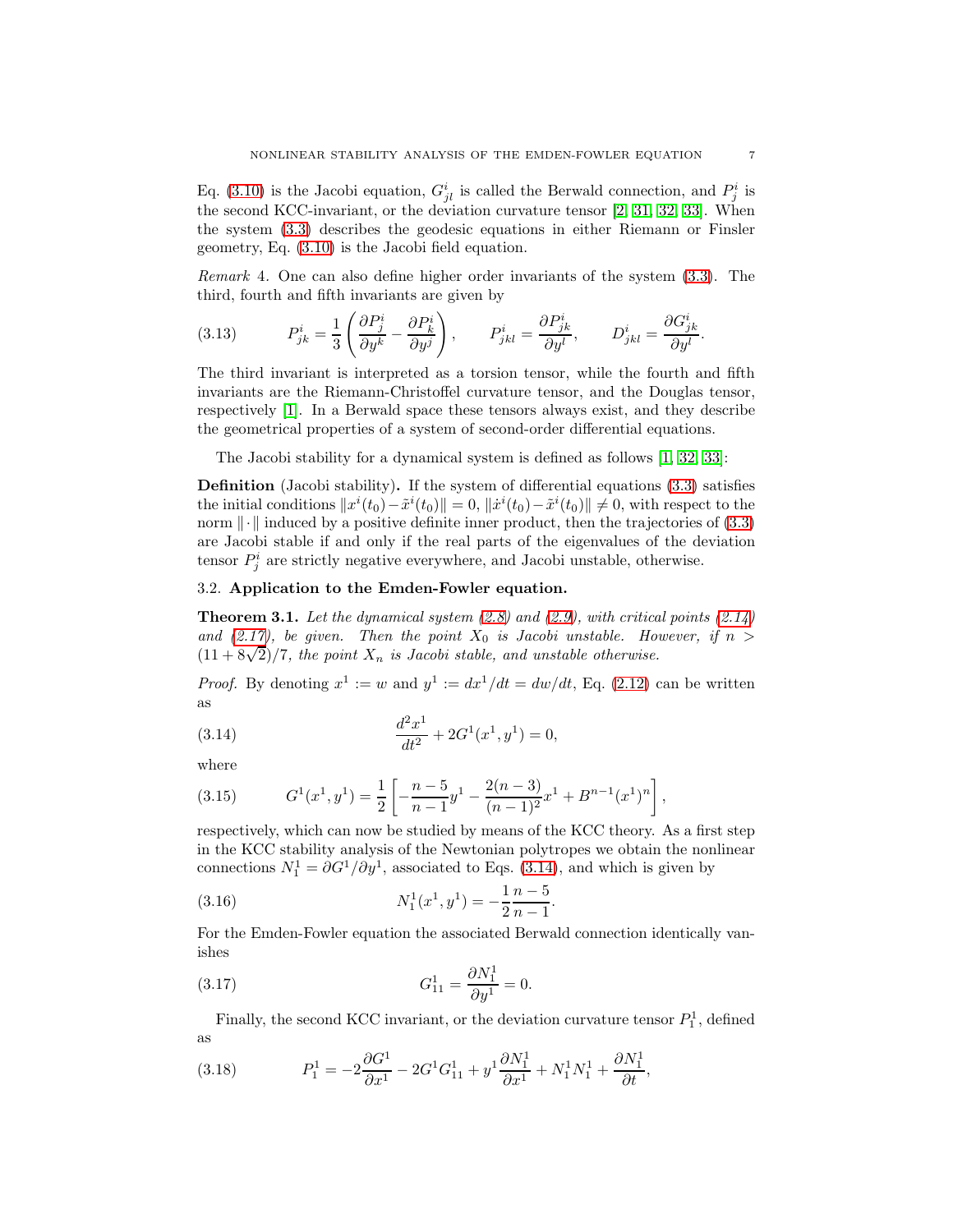is given by

(3.19) 
$$
P_1^1(x^1, y^1) = \frac{1}{4} - nB^{n-1}(x^1)^{n-1}.
$$

In the initial variables  $P_1^1$  is given by

(3.20) 
$$
P_1^1(w,q) = \frac{1}{4} - nB^{n-1}w^{n-1}.
$$

Evaluating  $P_1^1(w, q)$  at the critical points  $X_n$ , given by Eqs. [\(2.14\)](#page-3-1)-[\(2.17\)](#page-3-2), we obtain

(3.21) 
$$
P_1^1(X_0) = \frac{1}{4} > 0, \qquad \forall n,
$$

(3.22) 
$$
P_1^1(X_n) = \frac{-7n^2 + 22n + 1}{4(n-1)^2}, \quad n > 1.
$$

Therefore, according to the Jacobi stability theorem, the point  $X_0$  is unstable since  $P_1^1 > 0$ . However, for  $n > (11 + 8\sqrt{2})/7$  the function  $P_1^1$  becomes strictly negative and Jacobi stability is established.  $\hfill \Box$ 

3.3. Physical interpretation of Jacobi stability. In the initial variables the deviation curvature tensor  $P_1^1$  is given by

(3.23) 
$$
P_1^1(\xi, \theta) = \frac{1}{4} - n\xi^2 \theta^{n-1}.
$$

 $P_1^1$  can be expressed in a simple form with the use of Milne's homological variables  $(u, v)$ , see [\[22,](#page-11-10) [23\]](#page-11-14), defined as

(3.24) 
$$
u = -\frac{\xi \theta^n}{\theta'}, \qquad v = -\frac{\xi \theta'}{\theta},
$$

with the use of whom we obtain

(3.25) 
$$
P_1^1(u,v) = \frac{1}{4} - nuv.
$$

From a physical point of view  $u(r)$ , defined as  $u(r) = d \ln m(r)/d \ln r = 3\rho(r)/\bar{\rho}(r)$ , is equal to three times the density of the star at point  $r$ , divided by the mean density of matter,  $\bar{\rho}(r)$ , contained in the sphere of radius r. The variable  $v(r)$ , defined as  $v(r) = -d\ln p(r)/d\ln r = (3/2)[Gm(r)/r]/[3p(r)/2\rho(r)]$ , is 3/2 of the ratio of the absolute value of the gravitational potential energy,  $|E_g| = Gm(r)/r$ , and the internal energy per unit mass,  $E_i = (3/2)p/\rho$ , so that  $v(r) = (3/2)|E_g|/E_i$  [\[23,](#page-11-14) [8\]](#page-10-3). In terms of these physical variables the deviation curvature tensor is given by

(3.26) 
$$
P_1^1(r) = \frac{1}{4} - \frac{3n}{2} \frac{\rho(r)}{\bar{\rho}(r)} \frac{|E_g|}{E_i}.
$$

The condition of the Jacobi stability of the trajectories of the dynamical system describing a Newtonian polytropic star,  $P_1^1 < 0$ , can therefore be formulated as

$$
\frac{E_i}{|E_g|} < 6n \frac{\rho(r)}{\bar{\rho}(r)}.
$$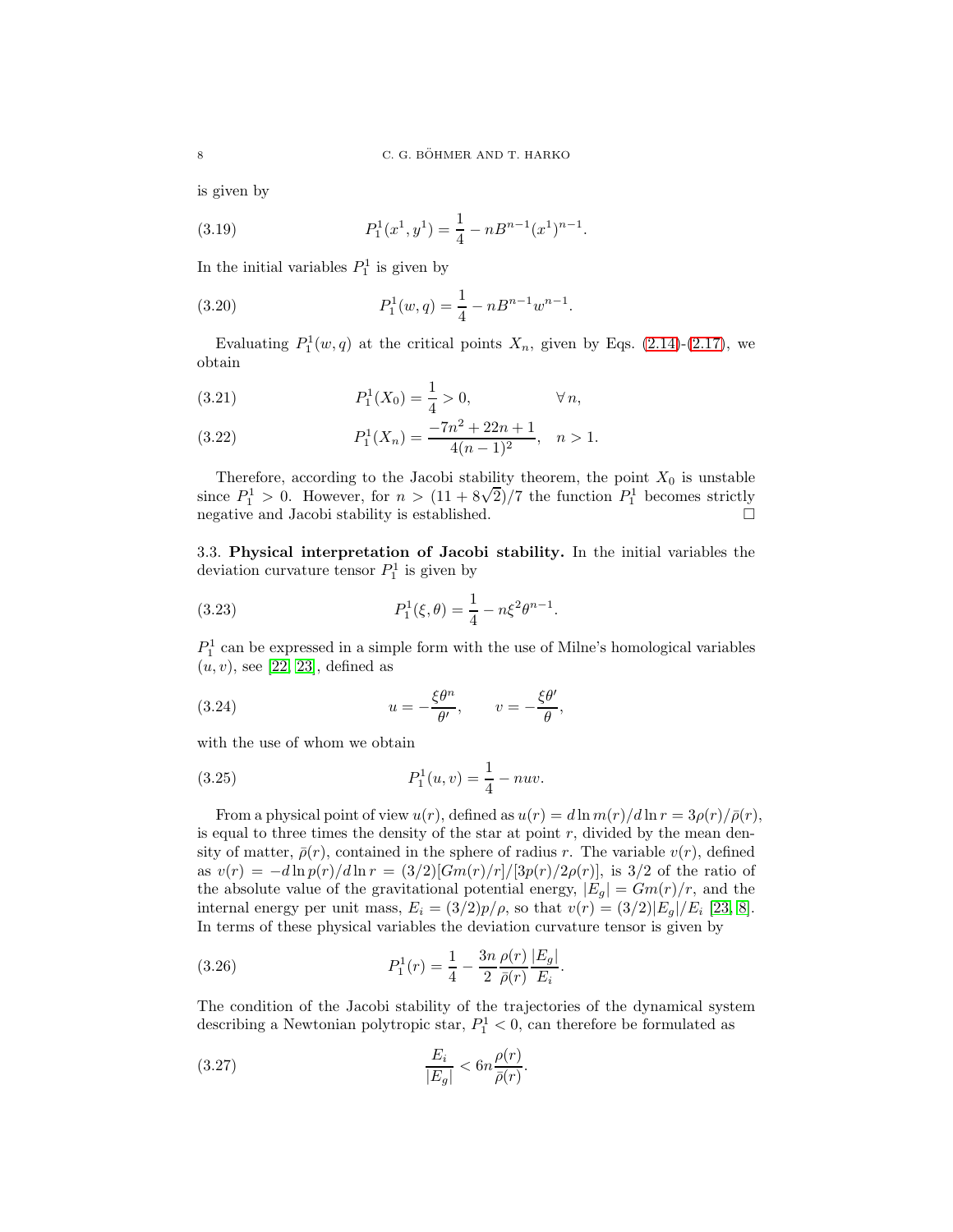### 4. Lyapunov function stability analysis

<span id="page-8-0"></span>4.1. Theory. When discussing the mathematical background, we closely follow [\[35,](#page-11-24) [24\]](#page-11-25).

**Definition** (Lyapunov function). Given a smooth dynamical system  $\dot{x} = f(x)$ ,  $x \in \mathbb{R}^n$ , and an equilibrium point  $x_0$ , a continuous function  $V : \mathbb{R}^n \to R$  in a neighborhood U of  $x_0$  is a Lyapunov function for the point  $x_0$  if

- (1) V is differentiable in  $U \setminus \{x_0\}$
- (2)  $V(x) > V(x_0)$
- (3)  $\dot{V}(x) \leq 0$  for every  $x \in U \setminus \{x_0\}.$

The neighborhood  $U$  is constrained by the third condition. When 3. holds, the method provides information not only about the asymptotic stability of the equilibrium point, but also about its basin of attraction, which must contain the set U.

The existence of a Lyapunov function  $V$  for an autonomous system of differential equations guarantees the stability of the point  $x_0$ . This qualitative result can be obtained without explicitly solving the equations, and this information cannot be obtained by using linear stability analysis or first order perturbation theory. The following theorem holds:

**Theorem 4.1** (Lyapunov stability). Let  $x_0$  be an equilibrium point of the system  $\dot{x} = f(x)$ , where  $f: U \to \mathbb{R}^n$  is locally Lipschitz, and  $U \subset \mathbb{R}^n$  is a domain that contains  $x_0$ . If V is a Lyapunov function, then

- (1) if  $\dot{V}(x) = \partial V/\partial x f$  is negative semi-definite, then  $x = x_0$  is a stable equilibrium point,
- (2) if  $V(x) = \frac{\partial V}{\partial x}$  is negative definite, then  $x = x_0$  is an asymptotically stable equilibrium point.

Moreover, if  $||x|| \to \infty$  implies that  $V(x) \to \infty$  for all x, then  $x_0$  is globally stable or globally asymptotically stable, respectively.

If the condition 3. of the Lyapunov function definition holds strictly, the existence of a Lyapunov function has important consequences for the behavior of the time dependent perturbations of autonomous systems.

### 4.2. Application to Emden-Fowler equation.

**Theorem 4.2.** Let the dynamical system  $(2.8)$  and  $(2.9)$ , with critical points  $(2.14)$ and [\(2.17\)](#page-3-2), be given. The equilibrium state  $X_0$  is asymptotically stable is  $1 < n < 3$ , and the equilibrium state  $X_n$  is asymptotically stable is  $3 < n < 5$ .

*Proof.* One possible Lyapunov function  $V(w, q)$  associated to the system given by Eqs.  $(2.8)$  and  $(2.9)$  can be chosen following [\[35\]](#page-11-24). Following the variable gradient method (this means setting  $\nabla V = f \in \mathbb{R}^n$ ), we set

(4.1) 
$$
\nabla V(w,q) = \begin{pmatrix} -2(n-3)/(n-1)^2 w + B^{n-1} w^n \\ q \end{pmatrix}
$$

such that the critical points correspond to  $\nabla V = 0$  (since this corresponds to  $f = 0$ ). This yields the following Lyapunov function

<span id="page-8-1"></span>(4.2) 
$$
V(w,q) = \frac{1}{2}q^2 - \frac{(n-3)}{(n-1)^2}w^2 + \frac{B^{n-1}}{n+1}w^{n+1}.
$$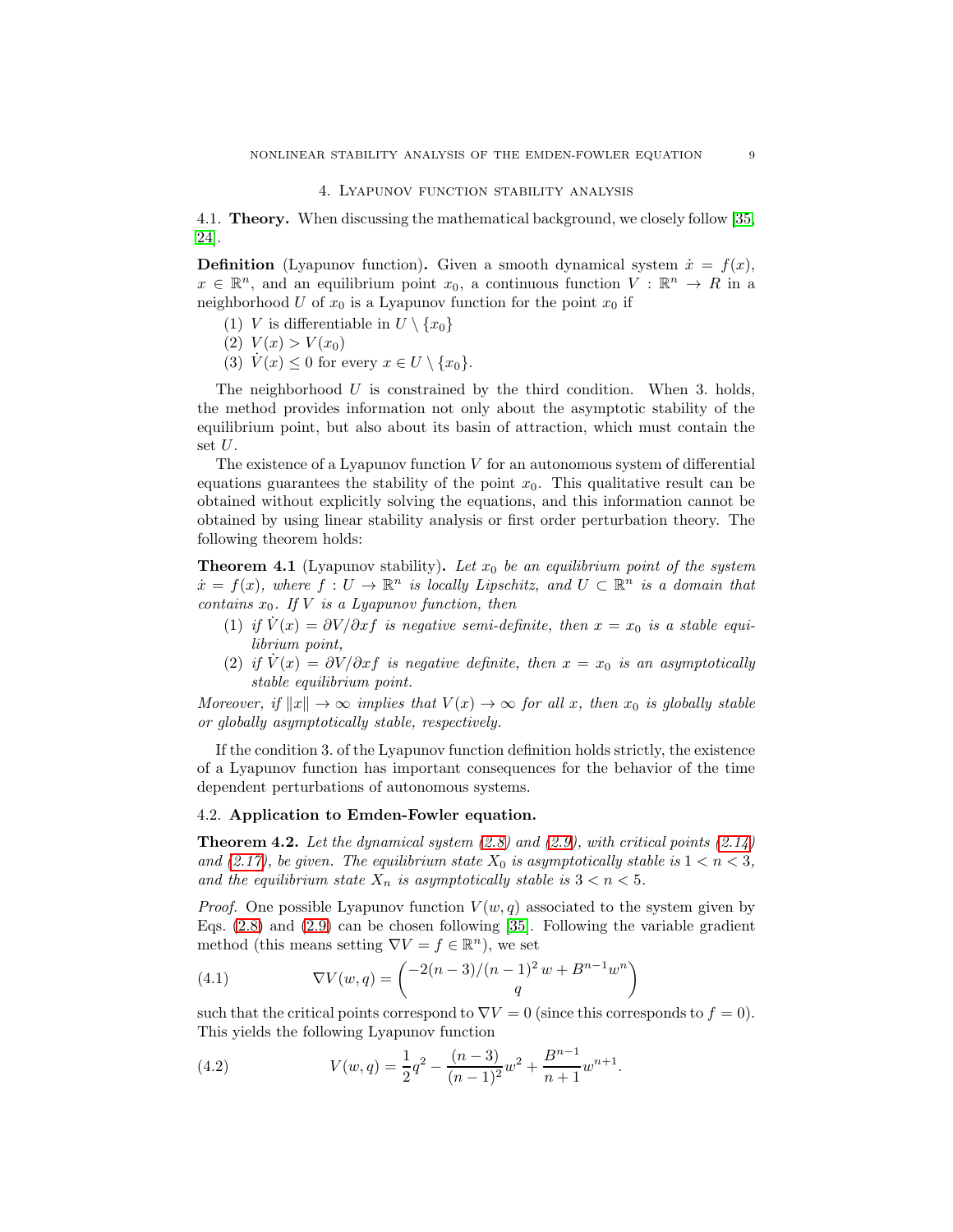By definition, the Lyapunov function must have a local minimum at the critical points. To check this, we consider the Hessian of [\(4.2\)](#page-8-1), which is given by

(4.3) 
$$
H(V) = \begin{pmatrix} -2(n-3)/(n-1)^2 + B^{n-1}nw^{n-1} & 0\\ 0 & 1 \end{pmatrix}
$$

and has eigenvalues

(4.4) 
$$
\lambda_1 = -2(n-3)/(n-1)^2 + B^{n-1} n w^{n-1}, \qquad \lambda_2 = 1
$$

At the point  $X_0 = (0, 0)$  for  $n > 1$  we have

(4.5) 
$$
\lambda_1 = -2(n-3)/(n-1)^2, \qquad \lambda_2 = 1,
$$

and hence there is a local minimum near  $X_0$  if  $1 < n < 3$ .

At the point  $X_n$ , on the other hand, we find

(4.6) 
$$
\lambda_1 = 2(n-3)/(n-1), \qquad \lambda_2 = 1,
$$

and hence there is a local minimum near  $X_n$  if  $n > 3$ , and this function has no local minimum if the index satisfies  $1 < n < 3$ .

The Lyapunov function [\(4.2\)](#page-8-1) satisfies

(4.7) 
$$
\frac{dV}{dt} = \frac{\partial V}{\partial w}\frac{dw}{dt} + \frac{\partial V}{\partial q}\frac{dq}{dt} = \frac{n-5}{n-1}q^2,
$$

and therefore we find that

$$
(4.8) \qquad \qquad \dot{V} < 0, \qquad 1 < n < 5.
$$

Hence, according to the Lyapunov theorem, the equilibrium state  $X_0$  is asymptotically stable equilibrium points for  $1 < n < 3$  while the equilibrium state  $X_n$  is asymptotically stable equilibrium points for  $3 < n < 5$ . Global asymptotic stability results cannot be inferred from our Lyapunov function.

Remark 5. Now we are faced with the difficulty of finding a Lyapunov function for other values of n. Recall that the Lyapunov theorem is in fact a quite restrictive statement, though very powerful. If stability properties cannot be established using a particular Lyapunov candidate function, it does not mean that the point is unstable.

### 5. Discussions and final remarks

<span id="page-9-0"></span>We considered the stability properties of the Emden-Fowler equation. For the stability analysis we used three methods: linear stability analysis, the so-called Jacobi stability analysis, or the KCC theory, and the Lyapunov function method. Our results show that the study of the stability properties of the Emden-Fowler equation turns out to be a mathematically interesting problem.

The study of the stability has been done by analyzing the behavior of the steady states  $X_0$  and  $X_n$ . It is most interesting to note that these three method for some parameter region of the index  $n$  give different stability properties. Our results can be summarized in Table [1.](#page-10-11)

Hence, we have found that a solution of the Emden-Fowler equation can be regarded as stable if and only if its polytropic index satisfies  $(11 + 8\sqrt{2})/7 < n < 5$ . For other parameter ranges the various methods used yield different results. It is however possible to give a good geometrical interpretation of the situation  $3 < n <$  $(11+8\sqrt{2})/7$  when the linear perturbation theory and the Lyapunov method both imply stability while the point is Jacobi unstable.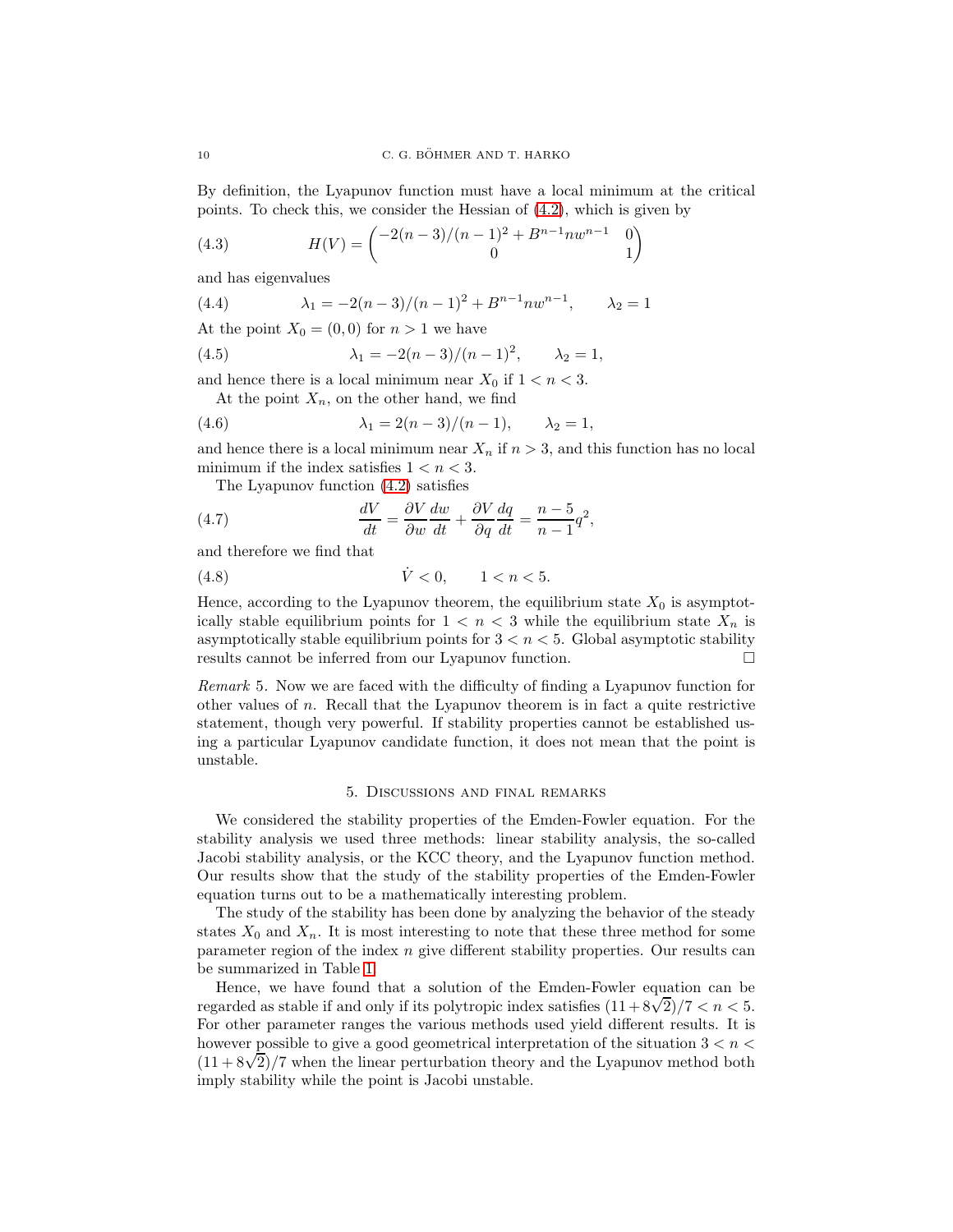| index $n/method$             | Linear   | Jacobi   | Lyapunov function |
|------------------------------|----------|----------|-------------------|
| 1 < n < 3                    | unstable | unstable | inconclusive      |
| $3 < n < (11 + 8\sqrt{2})/7$ | stable   | unstable | stable            |
| $(11+8\sqrt{2})/7 < n < 5$   | stable   | stable   | stable            |
| 5 < n                        | unstable | stable   | inconclusive      |

<span id="page-10-11"></span>Table 1. Stability properties of polytropic perfect fluid spheres with polytropic index  $n$  as implied by linear perturbation theory, the Jacobi stability method (KCC theory), and the Lyapunov function method.

Let us recall [\[32\]](#page-11-18) that the Jacobi stability of a dynamical system is regarded as the robustness of the system to small perturbations of the whole trajectory. This is a very convenient way of regarding the resistance of limit cycles to small perturbation of trajectories. It is interesting to remark that the stable nodal sink  $(3 < n < (11+8\sqrt{2})/7)$  in linear perturbation theory) is actually Jacobi unstable. In other words, even though the system's trajectories are attracted by the critical point  $X_n$  one has to be aware of the fact that they are not stable to small perturbation of the whole trajectory.

We conclude by mentioning that our method can in principle be applied to all radially symmetric problems of the form  $\Delta u + f(u) = 0$ .

Acknowledgments. We thank Steven Bishop for the useful discussions and valuable comments on the manuscript. The work of T. H. was supported by an RGC grant of the government of the Hong Kong SAR.

#### **REFERENCES**

- <span id="page-10-6"></span><span id="page-10-5"></span>[1] P. L. Antonelli, Stability by liapunov's direct method, Springer, Berlin, 1977.
- [2]  $\ldots$ , On y-Berwald connections and Hutchinson's ecology of social interactions, Tensor (N.S.) 52 (1993), 27–36.
- <span id="page-10-8"></span>[3] P. L. Antonelli and I. Bucataru, New results about the geometric invariants in kcc-theory, An. St. Univ. "Al.I. Cuza" Uasi 47 (2001), 405–420.
- <span id="page-10-7"></span>[4]  $\Box$ , Volterra-hamilton production models with discounting: general theory and worked examples, Nonlinear Analysis: Real World Applications 2 (2001), no. 3, 337–356.
- <span id="page-10-9"></span>[5] KCC-theory of a System of Second Order Differential Equations, Handbook of Finsler Geometry (Dordrecht) (P. L. Antonelli, ed.), vol. I, Kluwer Academic Publishers, 2003, pp. 83–174.
- <span id="page-10-2"></span>[6] R. D. Benguria, The Lane-Emden equation revisited, Advances in Differential Equations and Mathematical Physics (Y. Karpeshina, G. Stolz, R. Weikard, and Y. Zeng, eds.), Contemporary Mathematics, vol. 327, American Mathematical Society, 2003, pp. 11–19.
- <span id="page-10-0"></span>[7] C. Blaga, A qualitative study of the N-dimensional Lane-Emden equation., Academie des Science Paris Comptes Rendus Serie B Sciences Physiques 323 (1996), 561–567.
- <span id="page-10-3"></span><span id="page-10-1"></span>[8] , Polytropes: a dynamical approach, Risoprint, Cluj-Napoca, 2005.
- [9] Blaga, C., A qualitative Study of the Lane-Emden Equation, 2nd Hellenic astronomical conference (Contadakis, M. E. and Hadjidemetriou, J. D. and Mavridis, L. N. and Seiradakis, J. H., ed.), 1996, pp. 191–194.
- <span id="page-10-10"></span>[10] W. E. Boyce and R. C. DiPrima, Elementary differential equations and boundary value problems, John Wiley & Sons, New York, 1992.
- <span id="page-10-4"></span>[11] E. Cartan, Observations sur le mémoir précédnet, Math. Zeitschrift  $37$  (1933), 619–622.